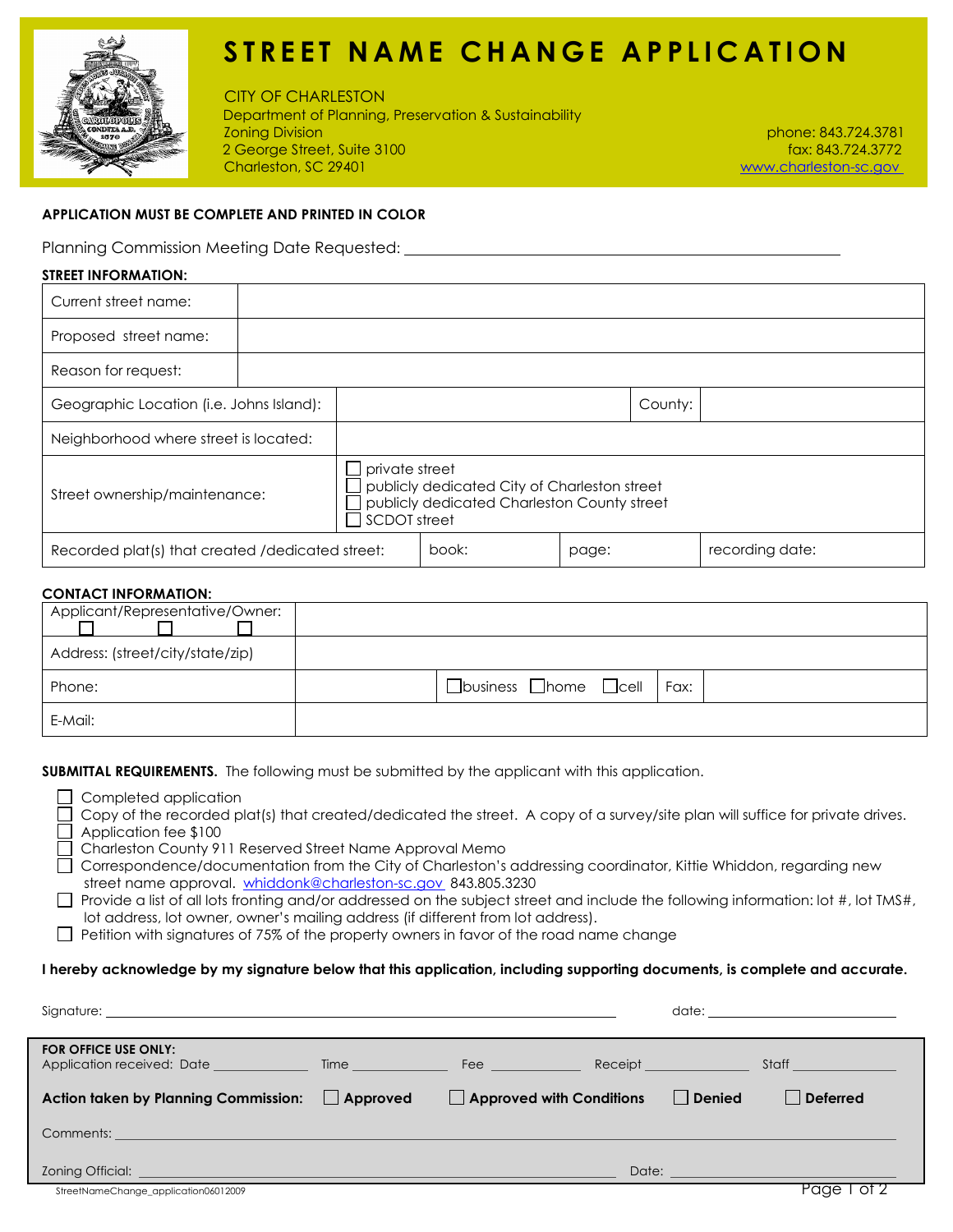

# **STREET NAME CHANGE APPLICATION**

 CITY OF CHARLESTONDepartment of Planning, Preservation & Sustainability Zoning Division phone: 843.724.3781 2 George Street, Suite 3100<br>Charleston, SC 29401

www.charleston-sc.gov

| Current street name:  |  |
|-----------------------|--|
| Proposed street name: |  |
| Applicant:            |  |
| Applicant's address:  |  |
| Applicant's phone #:  |  |

PROPERTY OWNERS IN AGREEMENT WITH PROPOSED STREET NAME CHANGE: (attach extra sheets as necessary)

| LOT# | TMS# | ADDRESS | OWNER'S PRINTED NAME | OWNER'S SIGNATURE |
|------|------|---------|----------------------|-------------------|
|      |      |         |                      |                   |
|      |      |         |                      |                   |
|      |      |         |                      |                   |
|      |      |         |                      |                   |
|      |      |         |                      |                   |
|      |      |         |                      |                   |
|      |      |         |                      |                   |
|      |      |         |                      |                   |
|      |      |         |                      |                   |
|      |      |         |                      |                   |
|      |      |         |                      |                   |
|      |      |         |                      |                   |
|      |      |         |                      |                   |
|      |      |         |                      |                   |
|      |      |         |                      |                   |
|      |      |         |                      |                   |
|      |      |         |                      |                   |
|      |      |         |                      |                   |
|      |      |         |                      |                   |
|      |      |         |                      |                   |